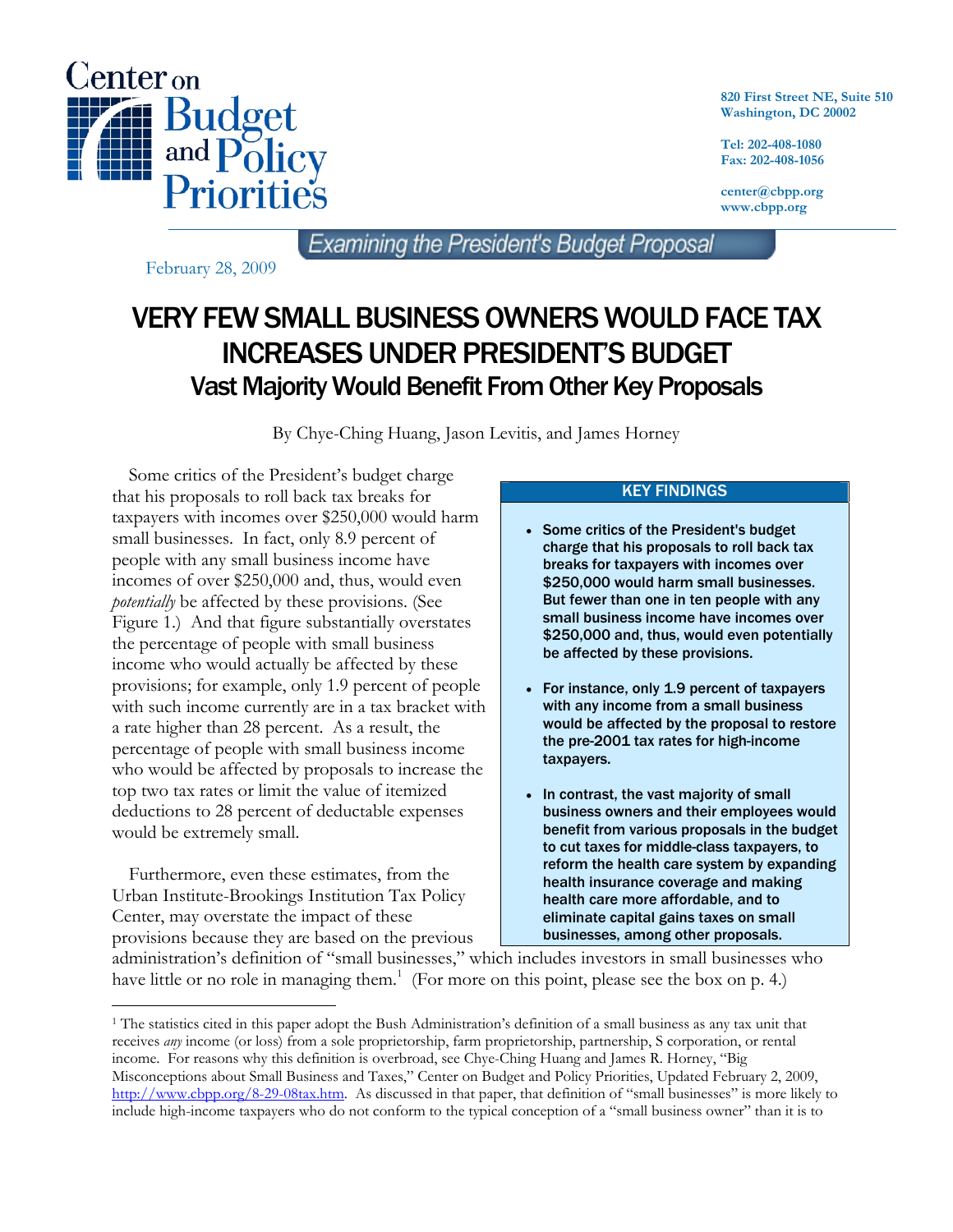Indeed, the vast majority of small business owners and their employees would *benefit* from proposals in the budget to cut taxes for middle-class taxpayers, such as extending the Making Work Pay tax credits enacted on a temporary basis earlier this month in the American Recovery and Reinvestment Act. In addition, most small businesses and their employees are likely to benefit from non-tax proposals in the budget, particularly the President's proposal to reform the health care system by expanding health insurance coverage and making health care more affordable.

 In the face of some critics' dire predictions of how the President's budget would affect small businesses, this paper examines the likely actual impact on small business of his proposals to: (1) allow the top two individual income tax rates to return to the levels in law before 2001, (2) limit itemized deductions claimed by high-income taxpayers, (3) eliminate a special tax break for private equity firm managers, and (4) reform the health care system and to help expand the availability of credit for small businesses.

#### Restoring the Top Two Tax Rates

 The President's budget proposes allowing the tax cuts enacted in 2001 and 2003 that lower the top two individual income tax rates to expire at the end of 2010 as scheduled, but only for families earning more than \$250,000 per year or single filers earning more than \$200,000 per year.

 Restoring the top two tax rates as proposed would affect fewer than *1.9 percent of filers* with any small-business income in 2009 (see Figure 2 and box on page 4). $^{2}$  This is less than the percentage of small business filers with cash income of more than





\$250,000 per year, because many filers with income greater than \$250,000 in cash income do not

erroneously count low-income taxpayers, due to the increasing prevalence of passive investment income at higher income levels.

<sup>2</sup> Urban Institute and Brookings Institution Tax Policy Center estimates.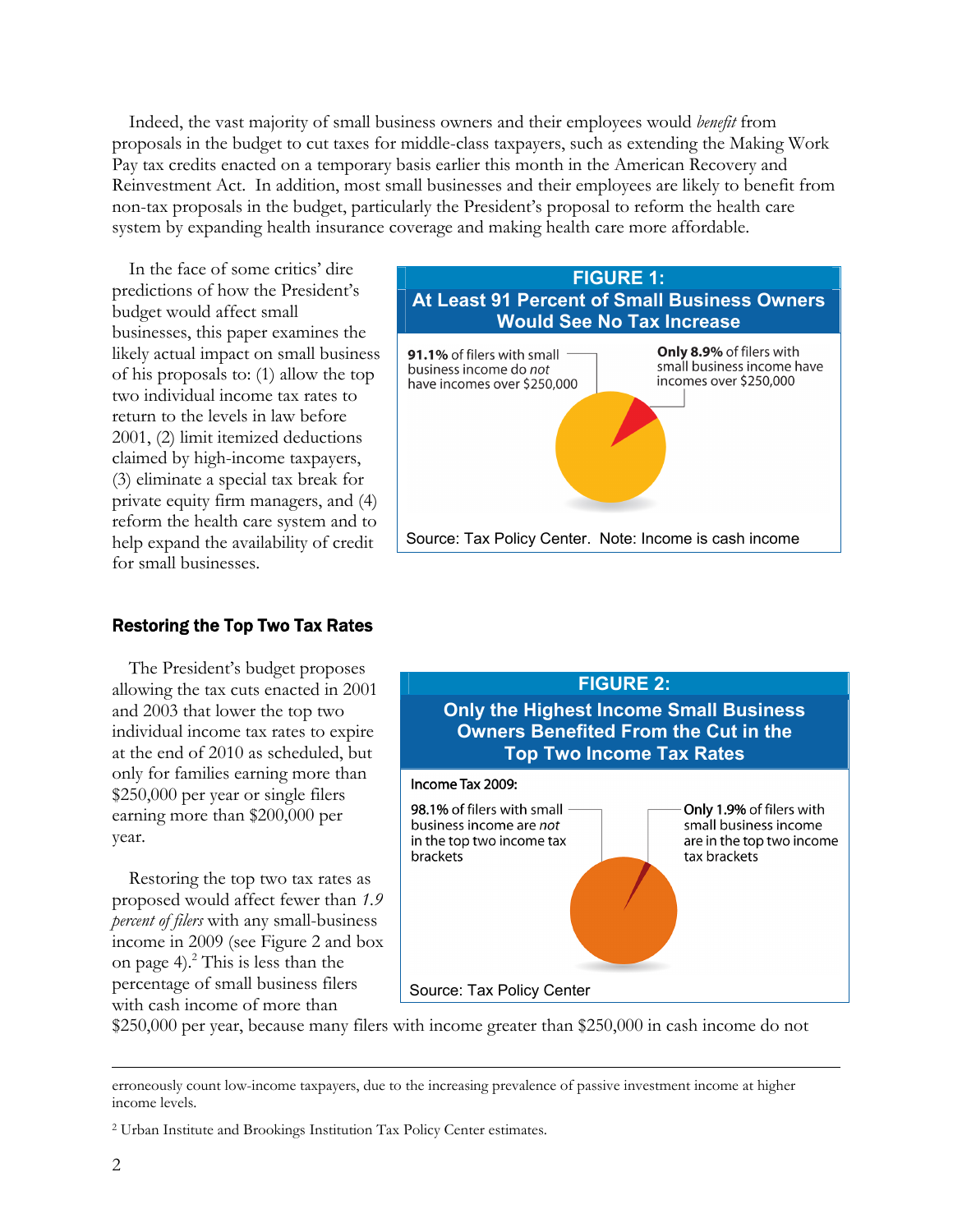face either of the top two tax rates. This measure would save tax revenues of \$339 billion over ten years.

#### Limiting Deductions and Exemptions for High-Income Taxpayers

 The President's budget also proposes to cap the tax benefit from itemized deductions taken by families with incomes over \$250,000 a year (and single filers with incomes over \$200,000) at 28 percent of deductible expenses. The revenues this provision would produce would be dedicated to helping fund health care reform. The President's budget would also restore two provisions enacted as part of 1990 bipartisan deficit reduction legislation: a provision placing certain limits on the value of itemized deductions for high-income taxpayers (known as the "Pease" provision), and a phaseout of the personal exemption at high-income levels (known as the PEP provision). The 2001 tax cuts gradually eliminated these two provisions. The President's budget would reinstate these provisions after 2010 but modify them so they apply only to families making over \$250,000 (and single filers making over \$200,000).

 These provisions would affect very few taxpayers — and even fewer small business owners. According to Tax Policy Center estimates, only about 9 percent of taxpayers who have any small business income have cash incomes greater than \$250,000 and would even *potentially* be affected by these provisions, and as noted above the percentage actually affected would be smaller.

 Together, the new limitation on the benefits of itemized deductions and the restoration and modification of the Pease and PEP provisions would save an estimated \$496 billion over ten years.<sup>3</sup>

#### Eliminating Unwarranted Tax Break for Hedge-Fund Managers

 $\overline{a}$ 

 The President's budget would no longer allow private equity fund managers with multi-milliondollar incomes to pay a lower tax rate on their earnings than most middle-income Americans. Despite some claims to the contrary, this proposal would have virtually *no* impact on small businesses.

 Currently, executives who manage investment funds are able to receive a portion of their compensation in the form of "carried interest" (i.e., a share of the profits of the investment fund) and pay tax on it at the capital gains tax rate, which is typically much lower than the marginal income tax rate they pay on wages, salaries, and other earnings. This loophole is unwarranted. While these executives' compensation is calculated as a percentage of the investment fund's profits, the executives cannot be viewed as receiving capital gains on money they have invested — because they have not contributed their own capital to the fund.

 The President's budget would tax carried interest compensation at the same rates as ordinary income.4 This would affect only individuals who provide investment management services and are

<sup>3</sup> For a more detailed explanation of the PEASE and PEP provisions and their distributional impacts, see Aviva Aron-Dine and Robert Greenstein, "Two High Income Tax Cuts Not Yet Fully In Effect Will Cost Billions Over the Next Five Years," Center on Budget and Policy Priorities, February 1, 2007, http://www.cbpp.org/2-1-07tax.htm.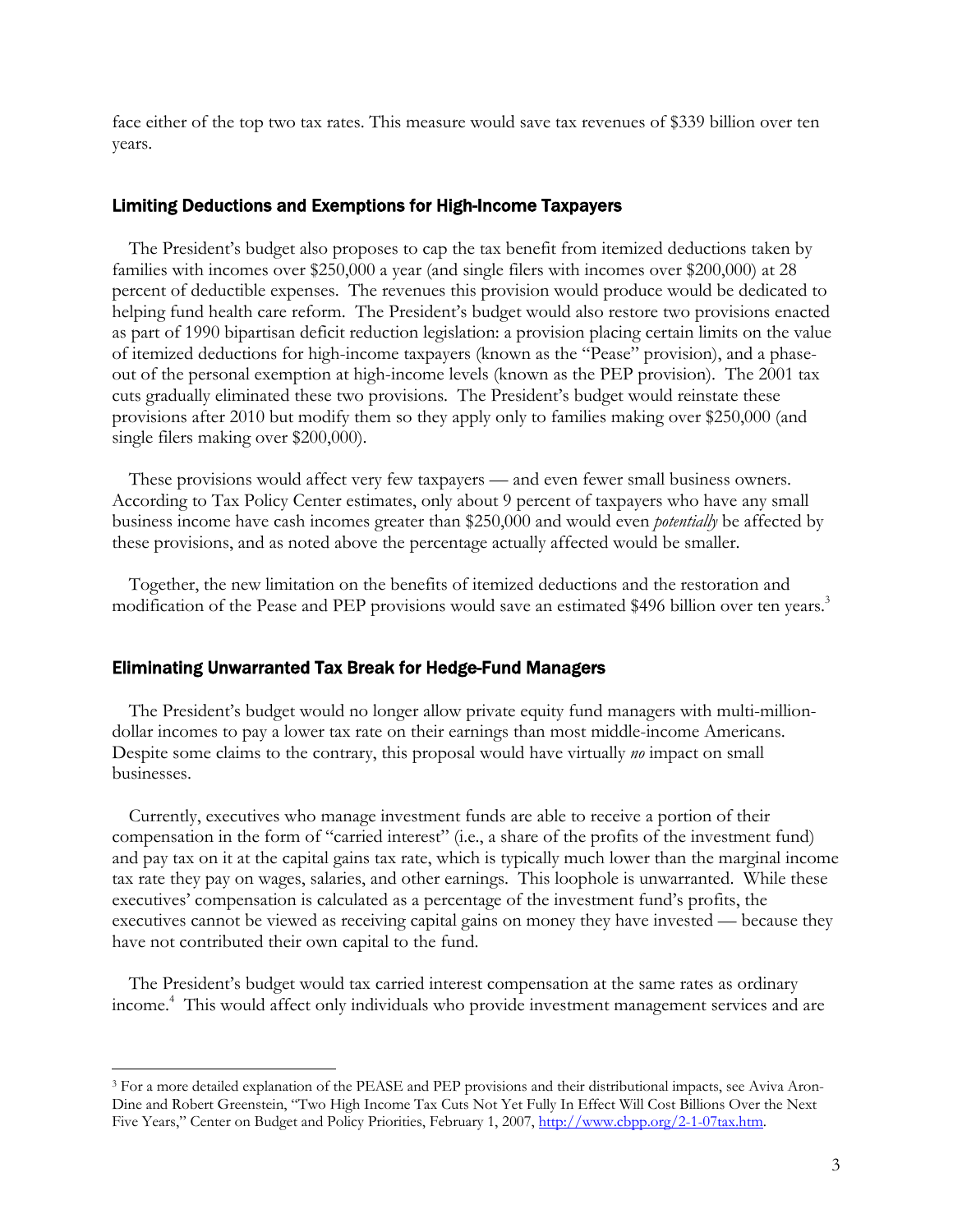paid in the form of carried interest. It would have *no effect* on small-business proprietors or individuals starting up small businesses (except for people who set up and run investment management firms). Indeed, when the director of Congress's Joint Committee on Taxation was asked about a similar proposal's impact on "mom and pop" operations, he jokingly replied, "mom and pop private equity firms?"

This provision would save about \$24 billion over ten years.

### Health Reform and Other Provisions Will Benefit Small Businesses

 The Administration's efforts to make health insurance universal and affordable should benefit small businesses and their employees. At present, small employers pay more and get less for their health insurance dollars. The administrative costs of health insurance are considerably greater for small businesses than for large firms. If an employee or dependent incurs unusually high health expenses, a small employer may find that health insurance is unavailable or is priced out of reach. As a result, small firms are much less likely than large firms to offer health benefits to their workers.

 When they do offer health benefits, the plans are generally less comprehensive and have higher deductibles. Workers with family coverage in small firms contribute significantly more to the cost of insurance than workers with family coverage in large firms. A reformed health care system would help ensure that small businesses will no longer be at a disadvantage in providing affordable, comprehensive coverage to their workers.

#### Number of Small Business Owners Affected Likely Even Smaller Than Estimates Suggest

 As noted in footnote 1, the Tax Policy Center estimates cited in this paper use the previous administration's expansive definition of "small business owners," which includes taxpayers with income from investments in small businesses who play no role at all in the management or operation of the business. These taxpayers include a number of wealthy investors who receive only a small portion of their total income from their small business investments. Excluding such passive investors would lower the percentage of "small business owners" affected by the proposals in the President's budget that are targeted on high-income taxpayers.

It also should be noted that the TPC estimate cited here that 8.9 percent of people with small business income have incomes over \$250,000 is an overstatement of the percentage of small businesses that might be potentially affected by the proposals in the President's budget that are targeted on high-income tax payers. The proposals in the President's budget affect only families with *adjusted gross income* (AGI) of more than \$250,000 and single filers with AGI of more than \$200,000. The TPC estimates, however, use a broader measure of income called *cash income*, which includes contributions to tax-deferred retirement accounts and other types of income that are not part of AGI. Thus, TPC's estimates of the number of tax units with cash income above \$250,000 include a number of filers who have AGI of *less* than \$250,000, and consequently would *not* be affected by the President's proposals.

 <sup>4</sup> For a detailed discussion of the proposal to tax carried interest compensation at regular income tax rates, see Aviva Aron-Dine, "An Analysis of the 'Carried Interest' Controversy", Center on Budget and Policy Priorities, revised August 1, 2007, http://www.cbpp.org/7-31-07tax.pdf.